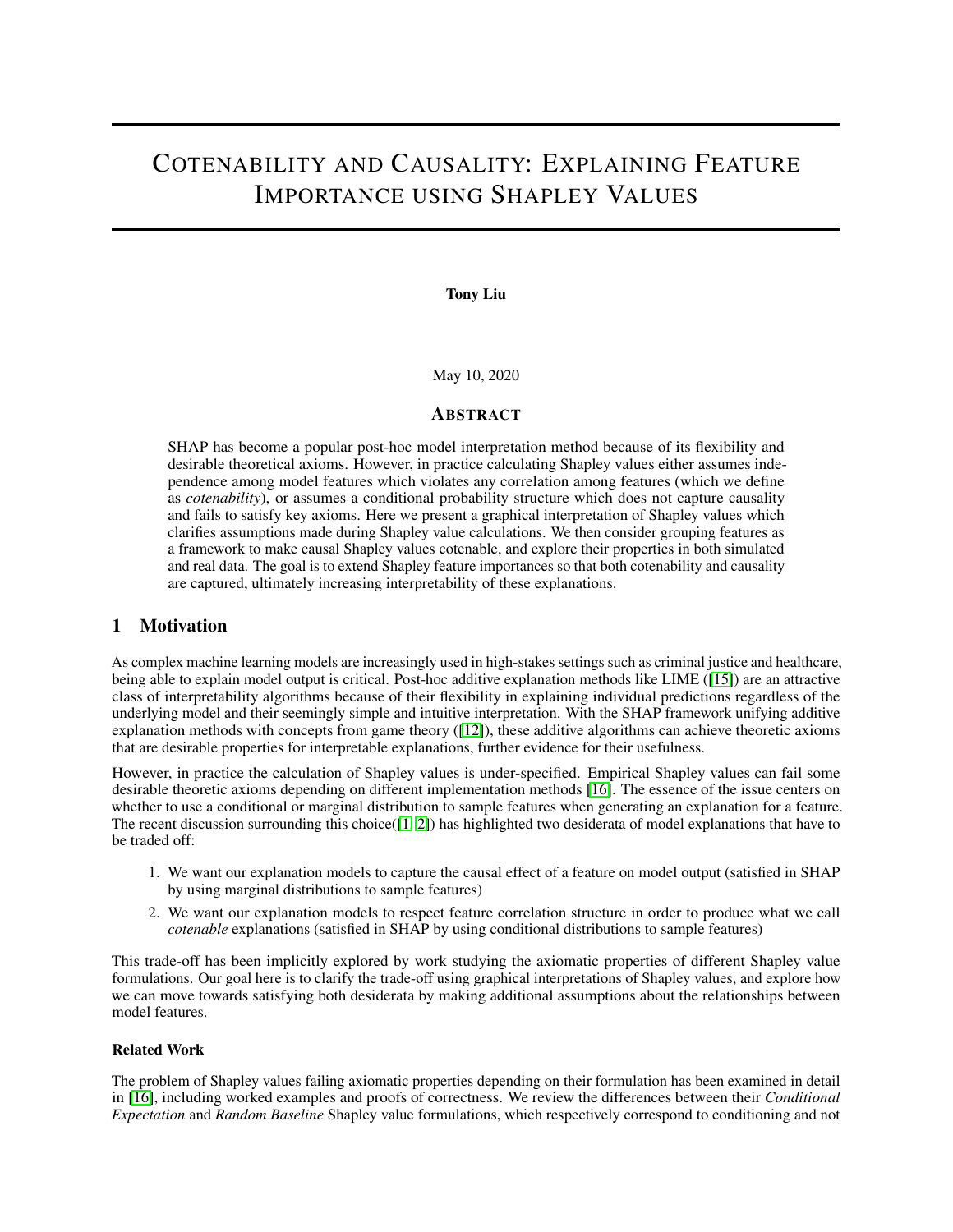conditioning on features, in Section [2.1.](#page-1-0) [\[9\]](#page-12-5) provide a causal justification for the same arguments in distinguishing conditional and marginal distributions of features, framing them as the difference between *observational* vs. *interventional* distributions. [\[20\]](#page-12-6) similarly take a graphical approach in justifying causal interpretations of partial dependence plots. Both [\[16\]](#page-12-2) and [\[9\]](#page-12-5) note that the original formulation of SHAP was ambiguous in its choice of feature distributions, without clear justification of using one over the other. The most recent work by the authors of SHAP have incorporated these critiques of their original formulation into their most recent implementation of the TreeSHAP algorithm [\[11\]](#page-12-7).

In terms of desirable properties of model explanation, [\[13\]](#page-12-8) propose a taxonomy of non-causal and causal interpretability where our desiderata loosely correspond to their categories of causal interpretability for "model-based interpretations" (desiderata 1), and causal interpretability for "verifying causal relationships discovered from data" (desiderata 2). Note however that in our desiderata, respecting feature correlation structure does not necessitate a causal interpretation – features may simply be correlated with one another, or grouped based on preferences of the practitioner (e.g. aggregating individual features into a composite metric such as a risk score). [\[3\]](#page-12-9) modify the KernelSHAP algorithm to better respect feature correlations (desiderata 2), though as [\[9\]](#page-12-5) note this work approximates Conditional Expectation Shapley, which is known to fail some Shapley axioms.

#### Aims

Our work presented here most closely follows the arguments presented in [\[9\]](#page-12-5) and [\[20\]](#page-12-6), building off their graphical interpretation of "interventional" Shapley values and extending them to accommodate contenable feature relationships. To do so, we make an assumption that features come in groups, either provided by underlying causal knowledge or correlations present within the data. We then report on how SHAP values can be interpreted in groups as well as explore their empirical properties through simulations and a case study.

The rest of this work is organized as follows:

Section [2](#page-1-1) gives the graphical foundations of both model-based causality (desiderata 1) and cotenability (desiderata 2) in Shapley values.

Section 3 explores the behavior of Shapley values when features follow a group correlation structure through simulated data.

Section 4 explores the interpretability benefits of grouping Shapley values through a case study using a real-world medical dataset.

Section 5 concludes with discussions on limitations and future work.

### <span id="page-1-1"></span>2 Graphical Framework

#### <span id="page-1-0"></span>2.1 Shapley Value Preliminaries

Here we review notation used for calculating Shapley values for model feature explanation. More details can be found in [\[12,](#page-12-1) [16,](#page-12-2) [11\]](#page-12-7). Given a collection of N features, a model  $f : R^{[N]} \perp R$ , an example x, and a *set function*  $v_{f,x}$ :  $2^{jNj}$  ! R parameterized by f and x, we are interested in calculating the Shapley value i for feature i:

$$
I_{i}(f; x) = \frac{X}{S \text{ Nni}} \frac{|\mathcal{S}|! \quad (jNj \quad j\mathcal{S}j \quad 1)!}{jNj!} \quad V_{f; x}(\mathcal{S} \text{ [ fig]} \quad V_{f; x}(\mathcal{S}) \tag{1}
$$

where the sum is taken over all possible subsets  $S$  of the feature set  $N \nvert n$  i.

Alternatively, we can define the Shapley value for feature  $i$  as:

$$
i(f; x) = \frac{X}{R2(N)} \frac{1}{jNj!} \ \ v_{f; x}(R_i \ [ \text{fig}]) \ \ v_{f; x}(R_i)
$$
 (2)

where  $(N)$  are all possible orderings of the features N, and  $R_i$  is the set of all features that come before feature *i* in ordering R.

We note a few of the most useful Shapley value axioms: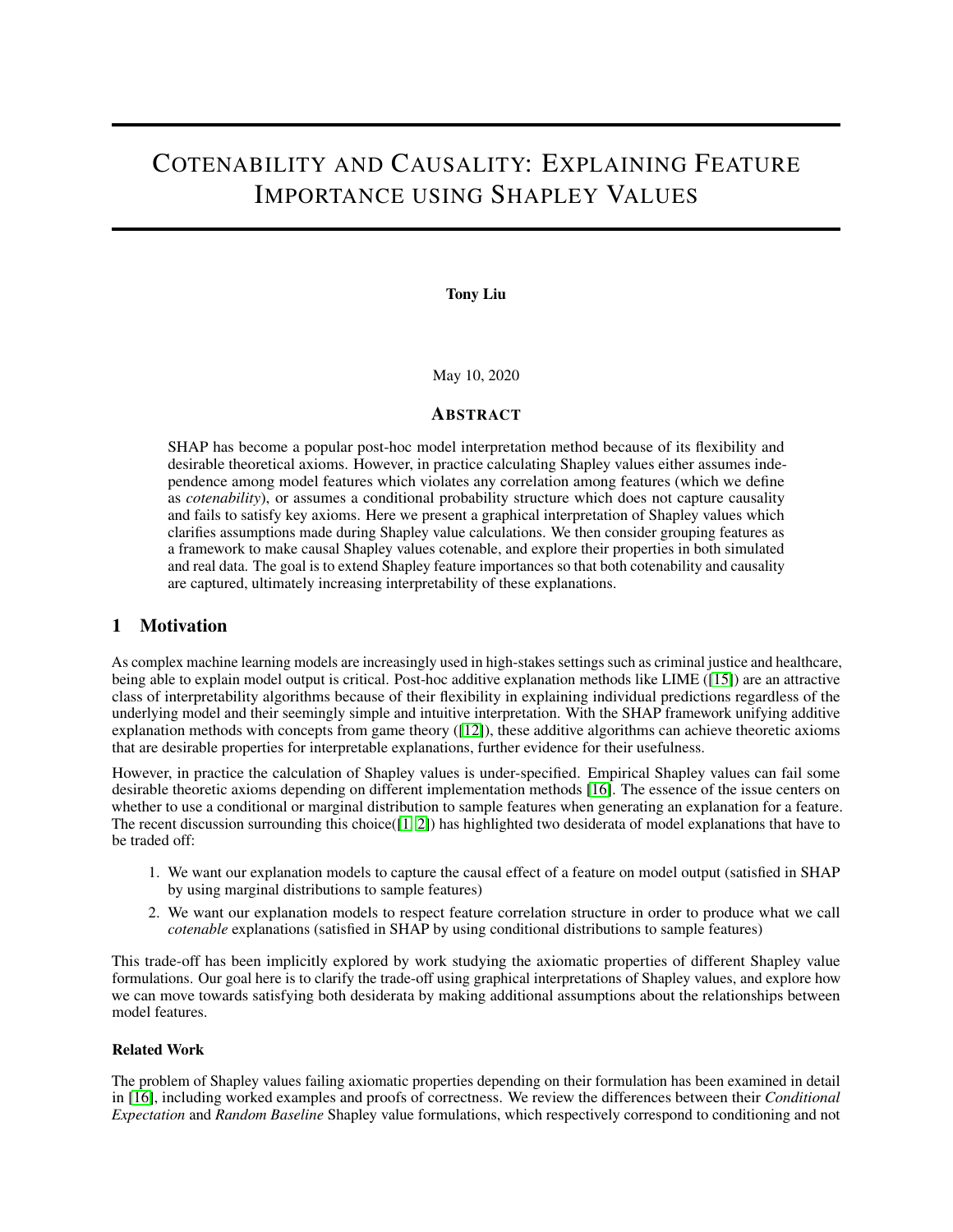*efficiency*:

$$
f(x) = f(x) + \frac{xM}{i} \int_{i}^{x} f(x) dx
$$

In words: the sum of the Shapley values for an example  $\chi$  equal the original model output  $f(\chi)$ . *consistency*:

$$
v_{f';x}(S) \quad v_{f';x}(S \cap i) \quad v_{f;x}(S) \quad v_{f;x}(S \cap i); \; 8f; f^{\theta}; S \quad N =) \quad i(f^{\theta};x) \quad i(f;x)
$$

In words: if a model changes such that some feature's contribution increases or stays the same, then the example's Shapley value for the feature does not decrease.

*missingness*:

$$
V_{f;X}(S [i] = V_{f;X}(S); \; \delta S \quad N =) \quad i(f;X) = 0
$$

In words: features that do not impact the model's output have a Shapley value of 0.

In both formulations of the Shapley values above, we need to define the set function  $v_{f,x}(S)$ , as the axioms may or may not be satisfied depending on the choice of set function. We review two popular definitions of the set function below. Let S be the set of features we are interested in,  $X<sub>S</sub>$  the collection of random variables associated with features in S,  $x_S$  a particular setting of the variables in  $X_S$ , and  $B = N \cap S$ .

#### Conditional Expectation Shapley (CES) Set Function

<span id="page-2-0"></span>The conditional expectation Shapley (CES) set function is defined as:

$$
V_{f,x}(S) = E_{X_B/X_S}[f(X_N)/X_S = x_S]
$$
\n(3)

where the expectation of the model output f is taken over a conditional distribution of  $X_B$  given a particular setting  $X_S$ of  $X_S$  from x.

As proved in [\[16\]](#page-12-2), CES does not satisfy the Shapley axioms of *missingness* and *consistency*, unless additional assumptions about the feature distribution are made.

#### Interventional Shapley (IS) Set Function

<span id="page-2-1"></span>The interventional Shapley (IS) set function (also called Random Baseline Shapley by [\[16\]](#page-12-2)) is defined as:

$$
V_{f;x}(S) = E_{X_B}[f(x_S; X_B)] \tag{4}
$$

where the expectation of the model output f is taken over a marginal distribution of  $X_B$ , setting the variables in S to their corresponding values  $x<sub>S</sub>$ .

As proved in [\[16\]](#page-12-2), IS *does* satisfy the Shapley axioms of *missingness* and *consistency*.

#### Remarks

Note that implicit in both of these definitions of the set function is the knowledge of some probability distribution over the features. In practice these are often approximated by the empirical distribution of the training data.

#### 2.2 Shapley Values as Graphs

We now give a graphical interpretation of the CES and IS set functions, first restating the arguments presented in Section 3 of [\[9\]](#page-12-5) and then building upon them. For our worked example, we will consider a model  $f$  that takes three features as input  $X_1$ ;  $X_2$ ;  $X_3$ , representing the model output random variable as  $Y = f(X_1; X_2; X_3)$ . In addition, we also consider a latent variable Z that is a common parent of all the input features  $X_1$ ;  $X_2$ ;  $X_3$  (Figure 1a). Later on, we will refer to Z as representing the "real world" when considering correlation structure among features. In the following examples, we are interested in the value of the set function for  $fX_1g$ .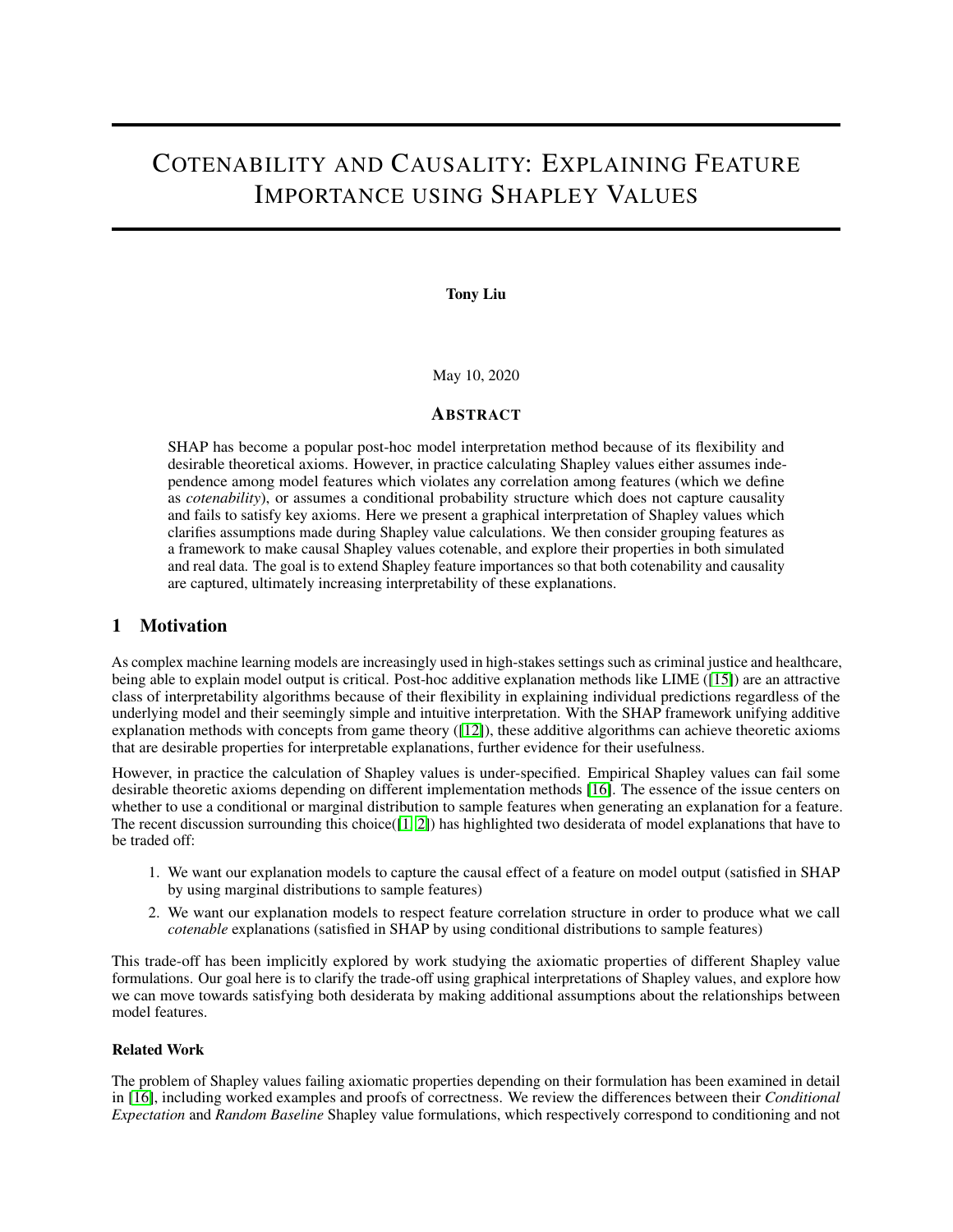

Figure 1: Graphical representation of model input/output and Shapley set functions. The dotted nodes Z() represent latent variables that are not observable. Solid border nodes represent variables that we do observe, namely model input  $K_1$ ;  $X_2$ ;  $X_3$ ) and model output (Y). Shaded in nodes represent particular setting of Figure 1b represents the graphical state of the conditional expectation Shapley set function calculation  $\frac{1}{2}$ , while Figure 1c represents the graphical state of the interventional Shapley set function for the same set.

CES Graphically

Expanding Equati[on](#page-2-0) 3 for $r_{\text{fix}}$  (f X<sub>1</sub>g), we have:

$$
v_{f;x} (S) = E_{X_B jX_S} [f (X_N) jX_S = x_S]
$$
  
\n
$$
v_{f;x} (f X_1 g) = E_{X_2 x_3 jX_1} [f (X_1; X_2; X_3) jX_1 = x_1]
$$
  
\n
$$
= \int_{x_2 x_3} f (x_1; x_2; x_3) p(x_2; x_3 jx_1) dx_2 dx_3
$$

As noted in  $\emptyset$ , the resulting state of our graphical representation is the orbit putional distribution over the features (Figure 1b), as we are changing the distribution  $\angle gX_3$  by setting  $X_1 = x_1$  because of the shared depender  $\triangle$ Using causal language, CES fails to capture the causal effect of setting  $x_1$  on Y because it does not control for theconfounderZ.

IS Graphically

Expanding Equati[on](#page-2-1) 4 for $r_{\text{fix}}$  (f X<sub>1</sub>g), we have:

$$
v_{f;x} (S) = E_{X_B} [f (x_S; X_B)]
$$
  
\n
$$
v_{f;x} (f X_1 g) = E_{X_2 \times X_3} [f (x_1; X_2; X_3)]
$$
  
\n
$$
= \int_{x_2 \times x_3} f (x_1; x_2; x_3) p(x_2; x_3) dx_2 dx_3
$$

The resulting state of our graphical representation is the ventional distribution over the features (Figure 1c), as we are breaking the dependence betw $\breve{\bullet}$ erand $X_2; X_3$  by "forcing"  $X_1 = x_1.$  Again as noted by $\P$ , we can use the backdoor criterion [14] to show th $a_{1x}$  (f X<sub>1</sub>g) under IS is equivalent to the causal quan $\bf{Et}$ [Y]do(X<sub>1</sub> = x<sub>1</sub>)]:

$$
v_{f;x} (f X_1 g) = \n\begin{cases}\n\frac{Z}{2} & \text{if } (x_1; x_2; x_3) p(x_2; x_3) \, dx_2 \, dx_3 \\
\frac{Z^{x_2} Z^{x_3}}{2} & = \n\end{cases}
$$
\n
$$
= \n\begin{cases}\n\frac{Z}{2} & \text{if } (x_1; x_2; x_3) p(x_2; x_3 | x_1) \, dx_2 \, dx_3; \text{ by independence} \\
\frac{Z}{2} & \text{if } x_2 \cdot x_3 \\
\frac{Z}{2} & \text{if } x_3 \cdot x_3 \cdot \end{cases}
$$
\n
$$
= \n\begin{cases}\n\frac{Z}{2} & \text{if } x_3 \cdot x_3 \cdot \end{cases}
$$
\n
$$
= \n\begin{cases}\n\frac{Z}{2} & \text{if } x_3 \cdot x_3 \cdot \end{cases}
$$
\n
$$
= \n\begin{cases}\n\frac{Z}{2} & \text{if } x_3 \cdot \end{cases}
$$
\n
$$
= \n\begin{cases}\n\frac{Z}{2} & \text{if } x_3 \cdot \end{cases}
$$
\n
$$
= \n\begin{cases}\n\frac{Z}{2} & \text{if } x_3 \cdot \end{cases}
$$
\n
$$
= \n\begin{cases}\n\frac{Z}{2} & \text{if } x_3 \cdot \end{cases}
$$
\n
$$
= \n\begin{cases}\n\frac{Z}{2} & \text{if } x_3 \cdot \end{cases}
$$
\n
$$
= \n\begin{cases}\n\frac{Z}{2} & \text{if } x_3 \cdot \end{cases}
$$
\n
$$
= \n\begin{cases}\n\frac{Z}{2} & \text{if } x_3 \cdot \end{cases}
$$
\n
$$
= \n\begin{cases}\n\frac{Z}{2} & \text{if } x_3 \cdot \end{cases}
$$
\n
$$
= \n\begin{cases}\n\frac{Z}{2} & \text{if } x_3 \cdot \end{cases}
$$
\n
$$
= \n\begin{cases}\n\frac{Z}{2} & \text{if } x_3 \cdot \end{cases}
$$
\n<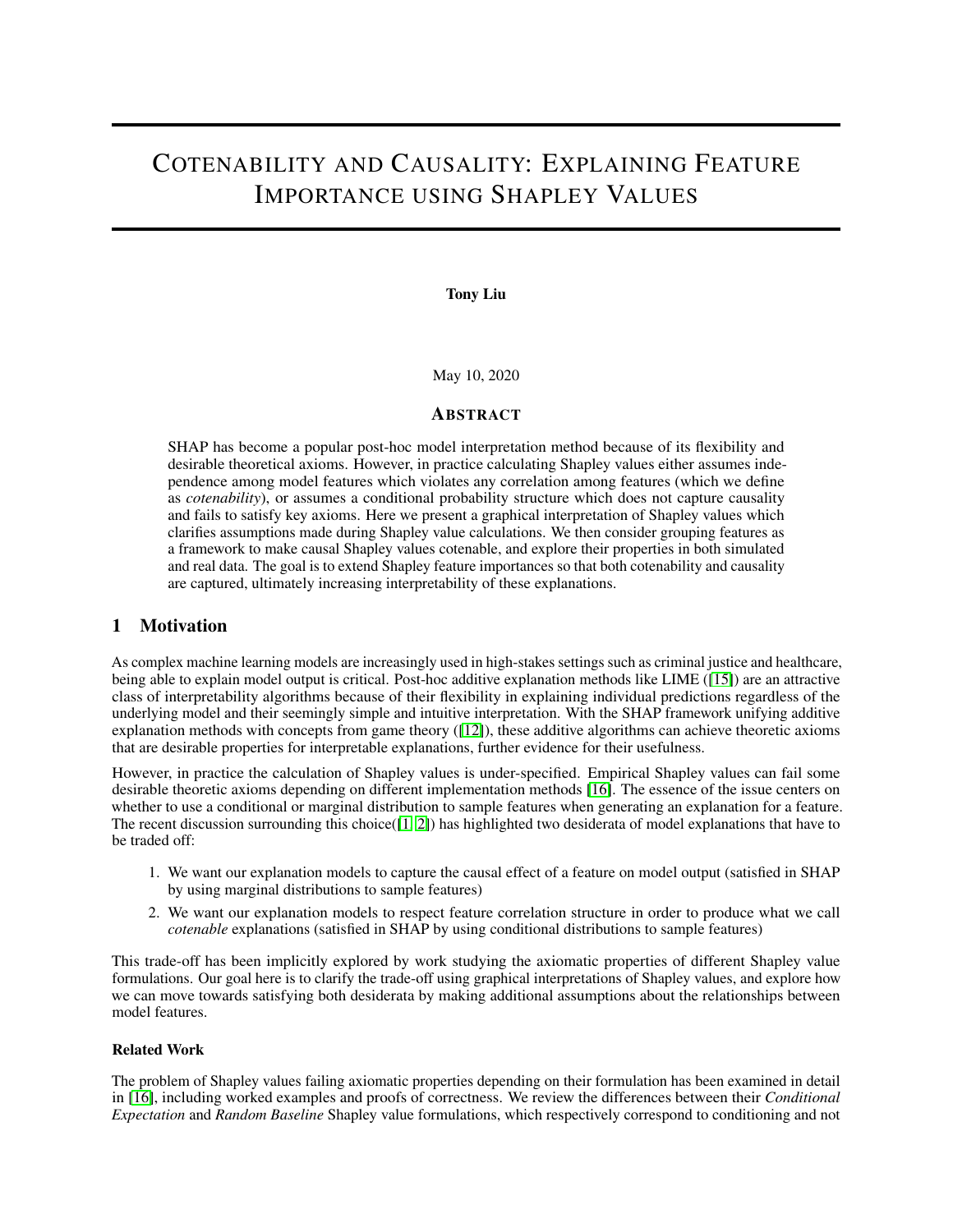### IS is Model-Based Causality

Thus, the IS set function captures the causal effect of setting  $X_1$  on Y, which is a important and useful property for a feature explanation: we want to know how forcing a feature to be a certain value affects the model output, not simply observe the model output when the feature happens to be that value. We call any feature explanation technique that captures the causal effect of model inputs on the model output al-based causa kplanation (desiderata 1 in Section 1).

# 2.3 De ning Cotenability

The other desirable feature explanation property we want to explore is the property of respecting any dependencies among features (desiderata 2 in Section 1). To give an example, suppose we are interpreting a linear regression for probability of mortality that takes as input an individual's height, weight, and body mass index (BMI). The regression coef cients for each feature are interpreted as "the effect on the model output when increasing the feature value by one unit, holding all other features constant." However, because of the complete dependence of BMI on height and weight, the interpretation of the coef cient for BMI loses its meaning because it is not possible to change BMI while holding both height and weight constant.

The idea of respecting dependencies has been explored in the philosophy of conditional logic: a conditional is true if b follows from a, together with a set of statements C such that it is not the case that =) : c, for any  $c$  [5]. The statements i $\hat{c}$  are called otenable premises and this framework can be mapped back onto our regression interpretation example: loosely speaking increasing BMI by one unit is the change in model output, and contains the premises that height is held constant ( weight is held constant  $\lambda$ ), and BMI is equal to weight over height squared (c3). The conditional =) bis not cotenable because if a true, one of  $c_1$ ;  $c_2$ ;  $c_3$  must be violated:  $a = 0$ :  $a$  for at least on $\mathbf{e}_i$ .

We refer to this idea of an explanation respecting feature dependendent as cotenability in terms of the graphical framework we have presented, a cotenable explanation respects the dependencies of the model in psits (the seit parents  $Z$ ) (Figure 2a). Note that both the choice of cotenable premuses well as the graphical structure must be supplied as input, and we can think Z fas the set of cotenable premises we wish to impose in our model explanation. The graphical structure of model inputs can re ect causal knowledge of "the real world," but do not necessarily have to – they can also re ect correlation among features or even dependencies among features that the practitioner may wish to impose.



Figure 2:Graphical representation of cotenability concepts.The thick edges in Figure 2a indicate the dependencies that must be preserved in order for an explanation to be cotenable. Figure 2b represents a feature explanation that is both cotenable and causal. Figure 2c shows the assumption of feature independence needed for IS set functions to be contenable. Note that we assume that the dependencies between the features provident by a longer dashed).

# 2.4 Cotenability and Causality

With the graphical de nition of cotenability in hand, we see that CES set functions are cotenable while IS set functions are not, as IS removes any dependencies of the variables through the causal do-operator. On the other hand, IS by de nition captures model-based causality while CES does not: see Sectioß]3and[Example 3.3 of16]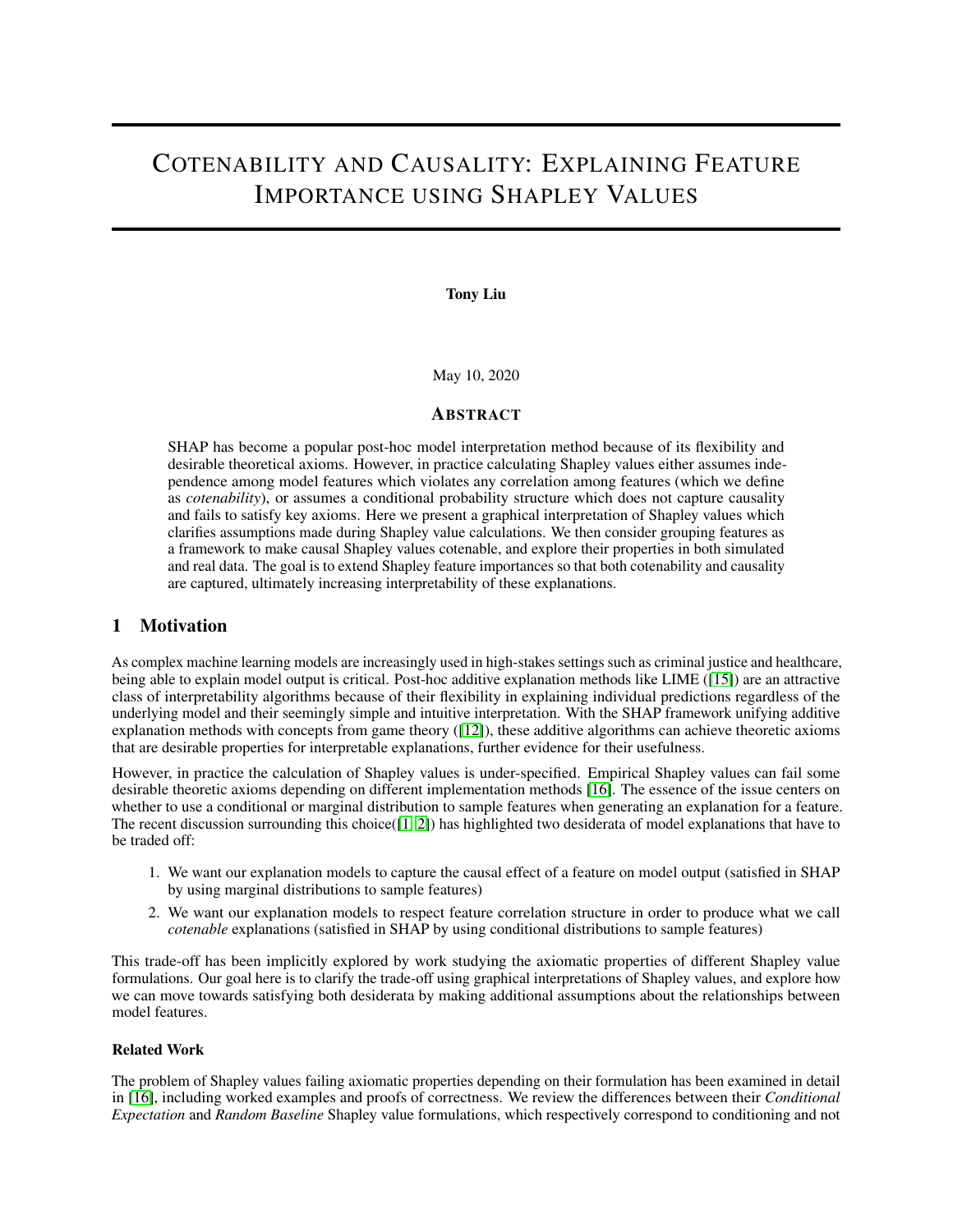for examples of how CES fails to capture the causal effect of features on the model output due to correlation among features.

An ideal explanation would have both feature cotenability and model-based causality, where an explanation could capture the causal effect of intervening  $\Delta nE[Yjdo(Z = z)]$  (Figure 2b). As noted above, some knowledge of the relationship between the parent features and the model inputs must be provided in order to perform this cotenable intervention.

In practice, an assumption of feature independence is made in order to facilitate interpretation of Shapley values, as noted in Figure 2 and subsequent discussion deteroduced in our notation in Figure 2c): "it is necessary to emphasize that we are not talking about the causal relation between any features in the real world outside the computer, but only about causality of this technical input/output system". It is natural to next explore a relaxation of this assumption, namely that features have dependencies which would bring us closer to feature cotenability while still maintaining a causal interpretation.

# Grouping Features

For the rest of this work, we will use the IS set function and make an assumption that features **cronuminies** Figure 3 in our simulation experiments for an example). These groups may have a causal interpretation, or they may simply reect collections of features the practitioner wishes to consider together. Grouping features may be useful beyond respecting cotenability, as they can increase the interpretability of the feature explanations provided. In practice, features as input into machine learning models often already come in groups, such as the aggregation of individual image pixels into so-called "super pixels" or the aggregation of cardiovascular risk indicators into a single risk score.

We will rst explore the robustness of Shapley values under group correlation structure via simulation, followed by a case study using the NHANES I mortality dataset that illustrates the subjective interpretability bene ts of grouping features.

# 3 Grouped SHAP Simulations

We want to understand the behavior of Shapley values in the presence of grouped feature correlation structure. To this end, we utilize the experimental setup presented  $\vec{\eta}$ , where they investigated the stability of feature importance scores across groups of features by simulating the structure of gene microarray data.

# 3.1 Experimental Setup

# Data generation process

For a given sample size, we generate three independent lengthrototype vectorsU; V; W corresponding to groups of featuresG<sub>1</sub>; G<sub>2</sub>; R respectively, from a mixture of two Gaussians with equal probabilities: N (0; 0:1); f<sub>1</sub> N (1; 0:1). Given a noise levet and a group size  $G_1$ , we then generate the features for group by randomly selectingp fraction of the components  $\pmb{\omega}$  and adding Gaussian noi $\pmb{\omega}$ (0; 0:5), repeating for feature $\pmb{\varepsilon}_1;...;$  X $_{jG_1 j}.$ The same noising process is used to generate features corresponding to V. Thus, features within each group are correlated with each other (controlled by while they are uncorrelated with features from other groups.

The outcome variable is a linear rule:

$$
y = 1[5U + 4V \quad (5U + 4V) + > 0]
$$
 (5)

Where  $N(0; 0:1)$  and  $(5U + 4V)$  is the mean of  $5U + 4V$ ). Note that W does not carry any signal, and that is more important for predicting the outcome than Figure 3). Again replicating  $|7|$  we let n = 100,  $|R| = 50$ ,  $jG_1j + jG_2j = 200$  and vary both  $G_1j = f_1; 10; 100; 190; 1990$  and  $p = f_10; 0; 0; 1; 0; 2; 0; 3; 0; 4; 0; 5; 0; 6; 0; 7q$ . As jG<sub>1</sub>j + jG<sub>2</sub>j is xed, we are effectively varying the ratio of the number of features in gr**@**p**a**ndG<sub>2</sub>. With this setup we will be able to measure how stable feature importances are across group sizes and noise levels.

# Classi er and SHAP grouping method

We consider sums of Shapley values as a rst-pass aggregation method for grouped features which we will de ne as

(G) for a group of feature G. Due to the ef ciency axiom, we hypothesize that sums of Shapley values should be able to capture group-level feature importance, provided that the correct groupings of variables are chosen. In this simulation, we know exactly which features are grouped with each other, giving us "perfect" groupings. We use decision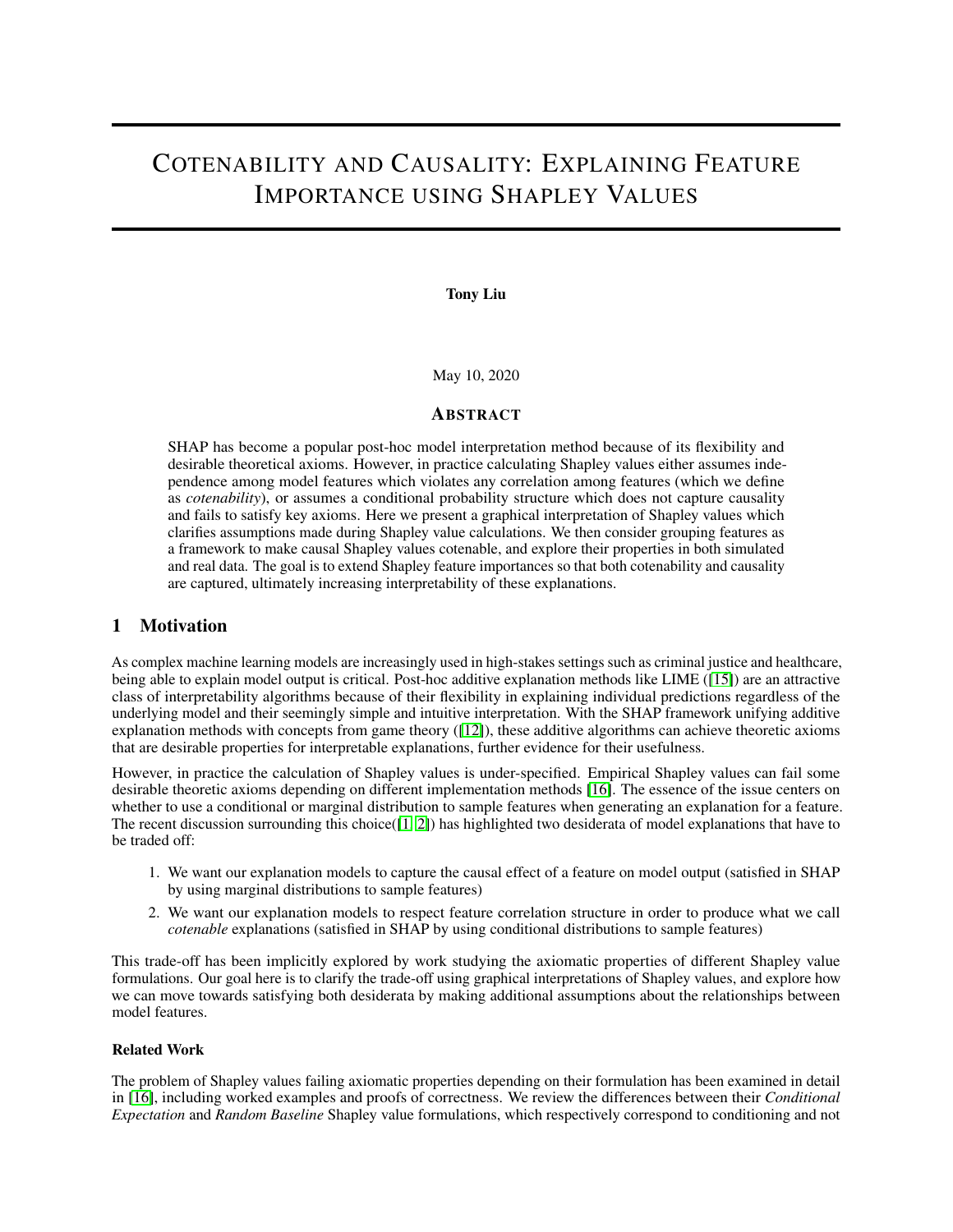

Figure 3: Graphical representation of our group correlation simulation. FeaturesU<sub>i</sub>; V<sub>j</sub>; W<sub>k</sub> are generated from their corresponding prototype vectold. is not correlated with the outcome. Note thath this gure represents the true output function, as opposed to a learned machine learning model of the  $\delta$ utput

tree classi ers and the IS set function TreeSHAP implementation for calculating Shapley **valj**ues in a 50/50 testing/training split and calculate Shapley values on the test data.

# 3.2 Results

Grouped Shapley values preserve relative feature importance

First, we see that in the absence of noise  $0$ , the Shapley value sums recover the Shapley values for the individual prototype vectors (Figure 4a and 4b, upper left), regardless of the size of G<sub>10</sub> upprototype vectors (Figure 4a and 4b, upper left), regardless of the size of G<sub>10</sub> upper after applying up top = 0:7 noise, we see that  $(G_1) > (G_2)$  across all  $G_1$ . Unlike the feature importance measures considered in [17], sums of Shapley values preserve the relative feature importance of the two  $\mathbf{\Omega}_{\text{Q}}$  without having to cluster features before model training. This is key for interpretation as we want the more important feature groups to have higher Shapley value sums than less important feature groups, regardless of the feature group sizes.

Grouped Shapley values distort in the presence of noise

However, though relative ordering of the feature groups is preserved, the absolute sums of Shapley values change for certain group sizes as a function of the noise level  $\text{Mheni}[G_1] = [G_2] = 100$  (grey lines in Figure 4a), the sums of the Shapley values correspond to the true Shapley values for each group, regardless of the noise level (Figure 4b). As  $jG_1j$  decreases relative  $jG_2j$  however, we see the Shapley values Gordecrease as more noise is applied. Possible explanations for this result is increased variance of the group feature importance as the number of features within a group decreases and the decreasing gap between the importance of G1 and G2 as the noise level increases (Figure A.1). Additionally, we see that the total sums of the Shapley values across all three groups is the same (perhaps due to the ef ciency properties of Shapley values), resulting in the Shapley value su $a_2$  **of**creasing beyond the Shapley value for its prototype vector as the Shapley values Gardecrease. In these situations, it appears that sums of Shapley values "over-weigh" less important features in that are in larger groups as noise is applied, which seemingly violates the consistency axiom. Within the context of our simulation, Shapley value sums distort and behave somewhat surprisingly in the presence of noise, with further investigation needed into exactly why the Shapley value sums deviate from the prototype Shapley values.

# 4 Grouped SHAP Case Study: NHANES I

We also want to explore how grouping SHAP values can aid in the interpretation of feature importance. To do so, we examine the relationship between mortality and medical data from the National Health and Nutritional Examination Survey (NHANES I) dataset. building models to predict survival time and again using sums of Shapley values for model explanation.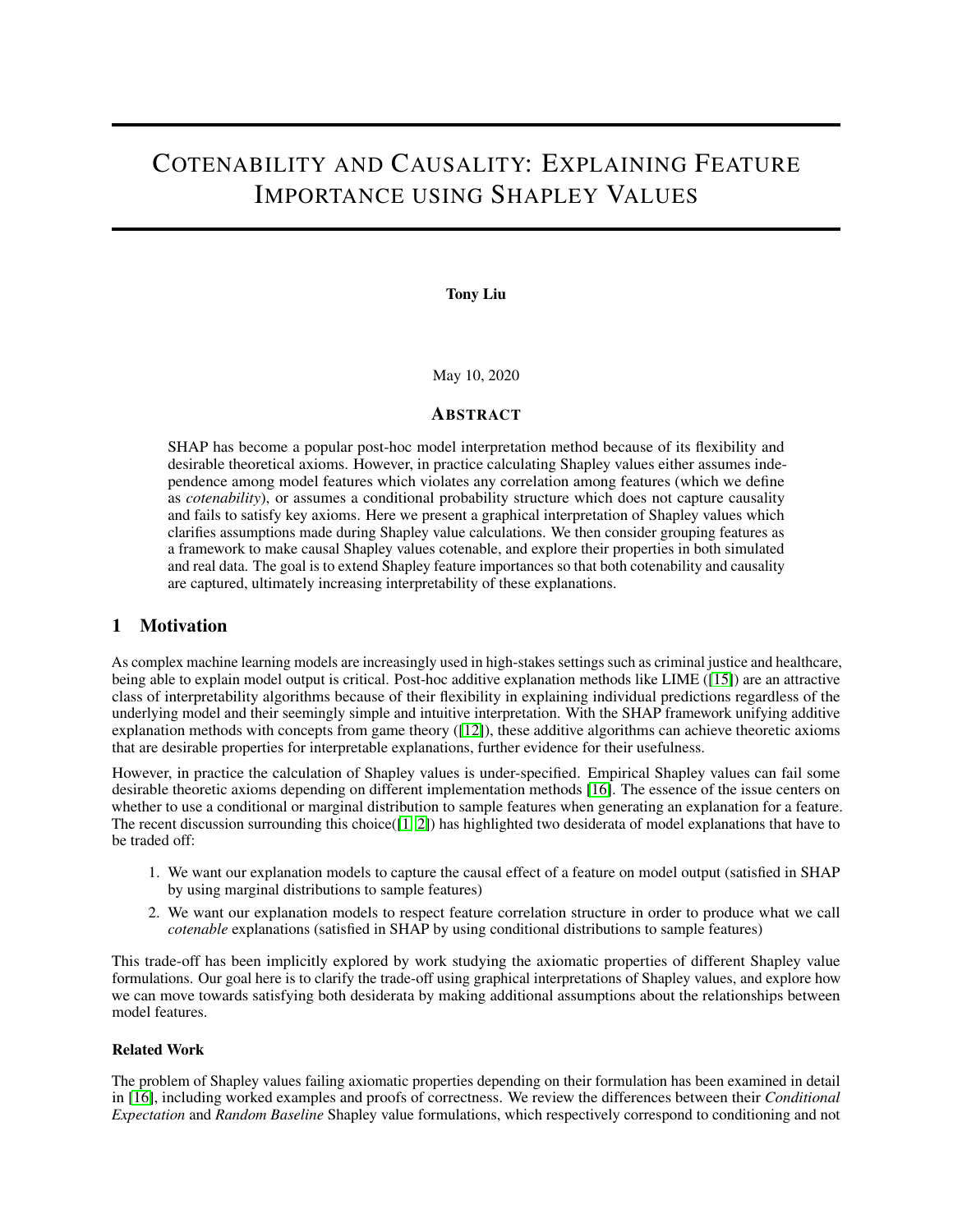(a)

(b)

Figure 4: Simulated Shapley sum results for varying feature group sizes and noise levela) depicts the mean absolute value of sums of Shapley values within each feature group as both a function and the noise level. b) depicts the Shapley values for the prototype vectorsS $_2$ ; R. Error bars displayed are bootstrapped 95% con dence intervals over 100 runs.

### 4.1 Experimental Setup

### Data and feature correlation structure

There are 9,932 individuals in the NHANES I dataset with 27 predictors for mortality, including socioeconomic status, demographics, and nutritional lab readings. To understand the relationship between features, we rst compute Pearson correlations between all of the predictors, and then perform a hierarchical clustering on the resulting correlations (Figure A.2). In practice, physicians often combine lab results or vital signs into a single composite measure for ease of interpretability and clinical threshold assessment, such as risk scores for dialtot and cardiovascular diseased. We emulate this by providing qualitative groupings of the features that correspond to concepts that in uence mortality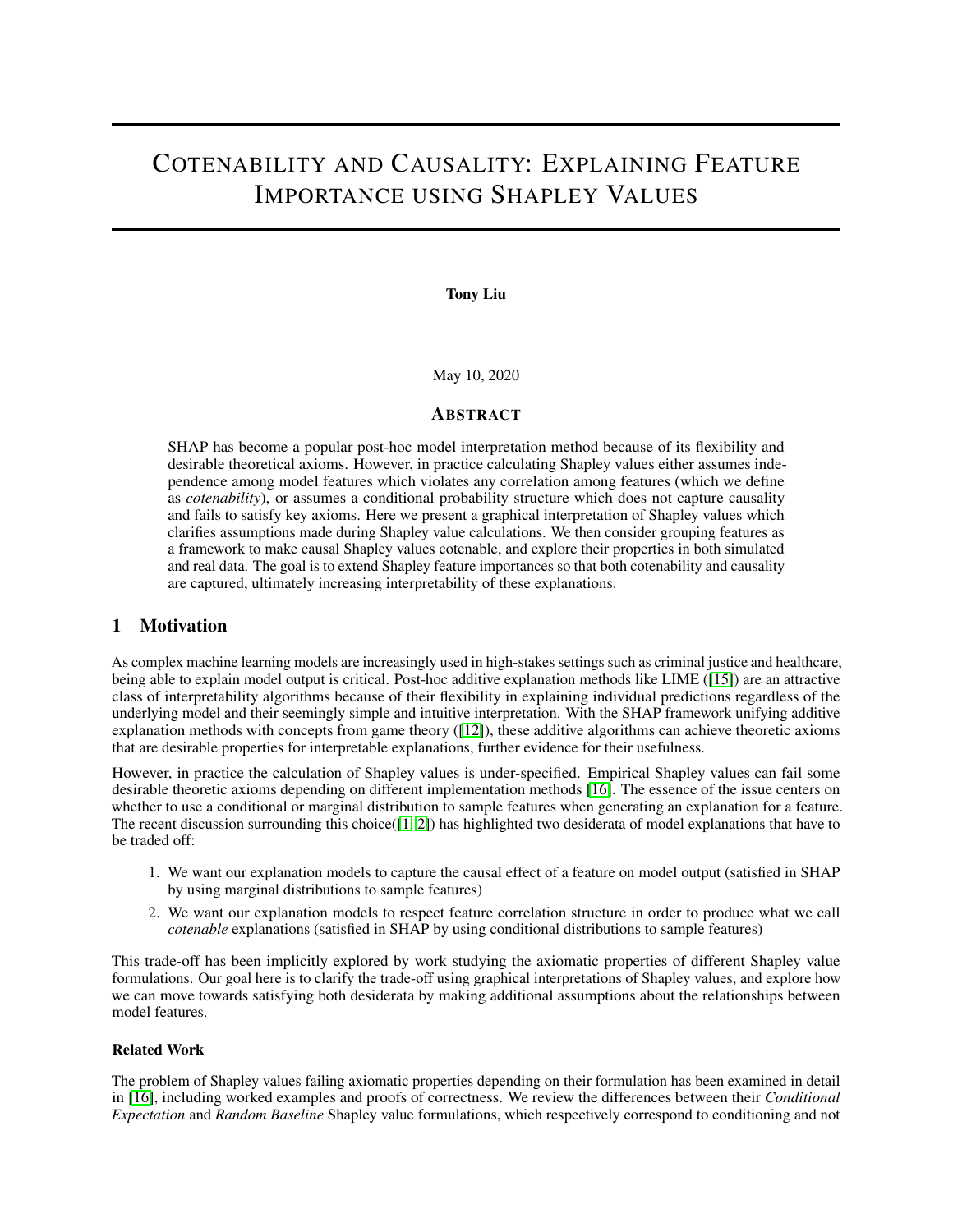(Figure 5). Concepts such as "malnutrition" and "iron de ciency" are arguably more interpretable to a wider audience than the individual serum lab readings. Though features related to blood pressure ("hypertension") are nested within the "cardiovascular risk" block, we break them out as a separate group as they are a real-world illustration of feature cotenability: pulse pressure is the difference between systolic and diastolic blood pressure. We then use these groupings to inform our Shapley value sum aggregation.

Figure 5:Hierarchical clustering of NHANES I features with qualitative groupings. Cells in the clustermap are colored based on their Pearson correlation. Group labels are from a qualitative assessment of the feature group's effect on mortality by a medical student.

### Model construction and feature generation

In addition to the interpretability bene ts of grouping features, we would like to establish some notion of feature importance stability when summing Shapley values. We would like to show that summed Shapley values produce the same relative (and ideally absolute) feature importances when compared to Shapley values of apriori grouped features. To explore grouped feature importance stability, we build two random forest models for predicting survival time: one which uses the individual features, and another which uses apriori aggregated features, standardized and unit weighted within our chosen groups. We do not include gender and age in our feature groupings because of their presumed large effect on mortality so as to not distort the importance of groups. Our nal feature groupings are "cardiovascular risk" sans blood pressure features, "blood pressure," "iron," "SES," and "nutrition," corresponding to the groups in Figure 5.

Missing features are mean imputed, with an additional indicator column for missingness included in the feature matrix. The default parameter settings in scikit-learn are used for training the random forest models, and a 80/20 train/test split is used. All model training details can be found in our code repositority ub.com/tliu526/group-shap

Shapley values are calculated using TreeSHAP with the training data used for the interventional feature sampling. We report results on Shapley values for test data over ten sub-samples of size 500 to generate error bars.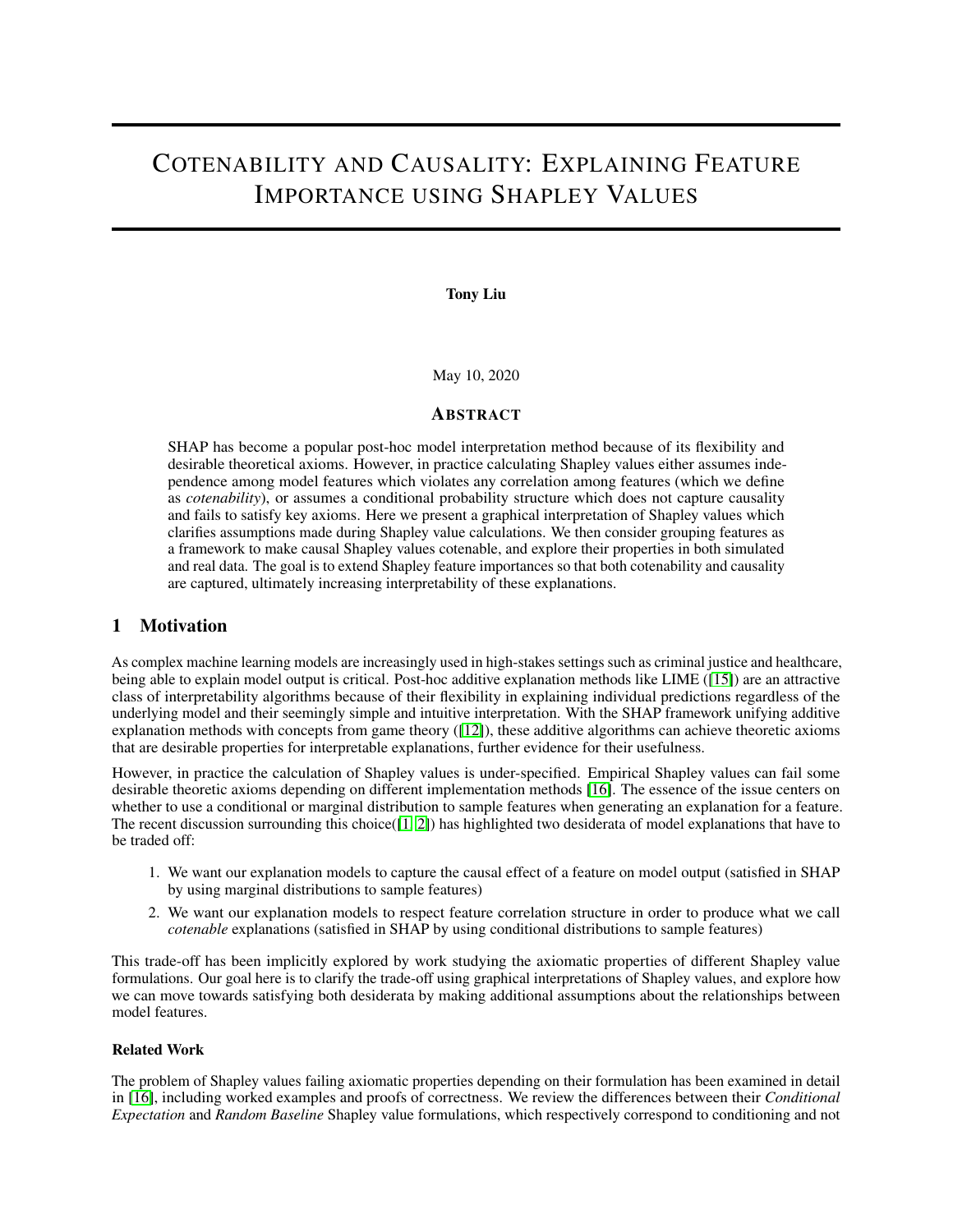(a) Individual Shapley Density Plot (b) Individual Shapley Feature Importance

(c) Sums of Individual Shapley Density Plot (d) Sums of Individual Shapley Feature Importance

Figure 6: Individual and summed Shapley values for NHANES features Figures 6a and 6c on the left are representative Shapley value density plots for one of the test set subsamples. Figures 6b and 6d on the right show the average impact on model output magnitude, with error bars indicating bootstrapped 95% con dence intervals over ten test set subsamples.

### 4.2 Results

Sums of Shapley values are qualitatively more interpretable

We see some clear interpretability bene ts to grouping features through summed Shapley values (Figure 6). First, when compared to the individual Shapley values, there are less features to consider which reduces cognitive load. Additionally, the group labels can transport more information to a wider audience. For example, "cardiovascular risk," which consists of BMI, serum cholesterol, and race, can be a meaningful label to individuals without medical expertise, and even medical professionals bene t from aggregations of multiple features into a single assessment or risk score [ Note that since we simply sum Shapley values, the individual Shapley feature importances are still available for model explanation if needed.

The "blood pressure" feature group is a notable instance of how Shapley value sums can aid interpretation. When treated as individual features, we see that systolic blood pressure, diastolic blood pressure, and pulse pressure all are less importance than the individual poverty index feature (Figure 6b). However, systolic and diastolic blood pressure are highly correlated as well as causally related to one another, and pulse pressure is completely dependent on the other two blood pressure readings as it is the difference between them. It is therefore more natural to consider them together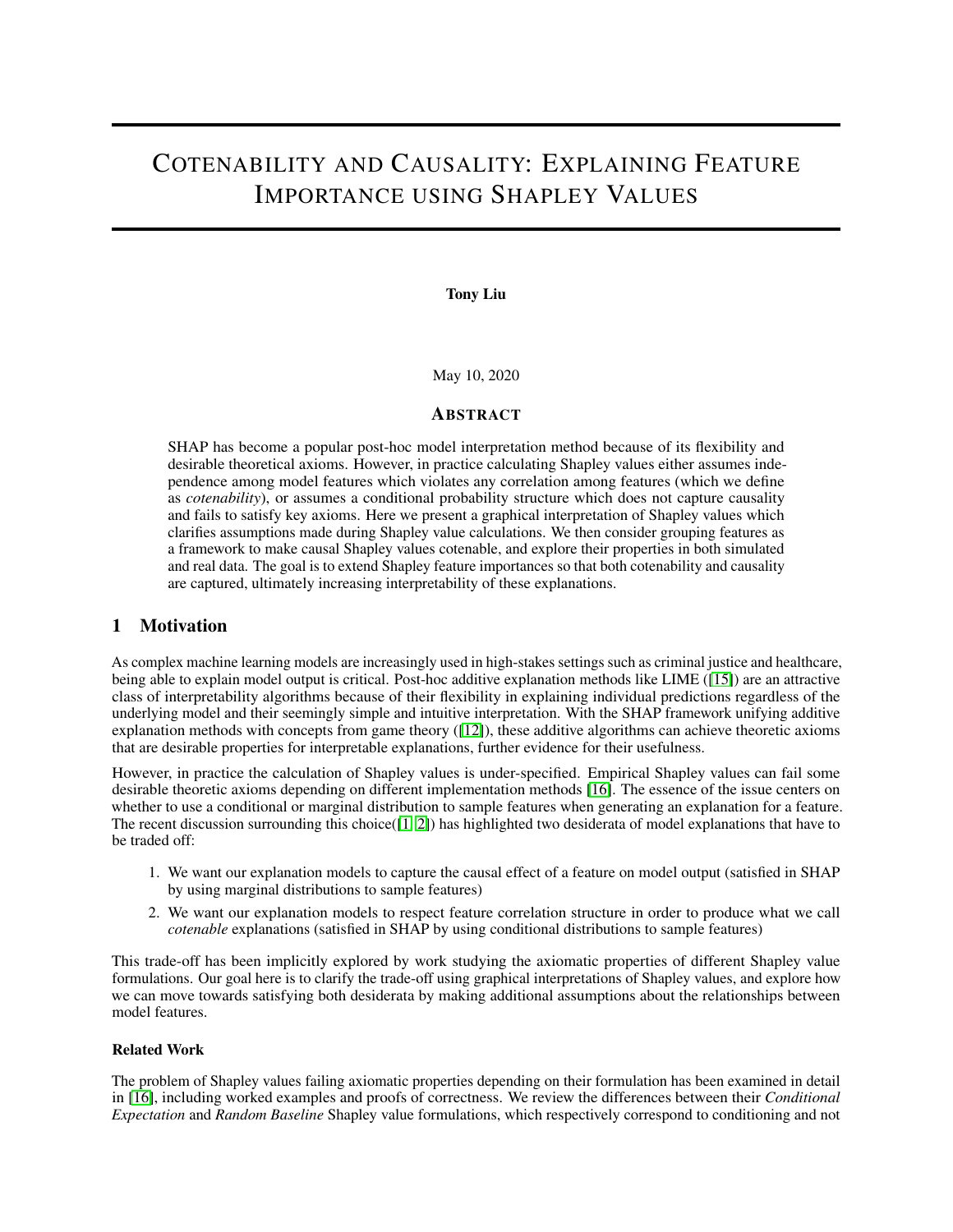as a single feature. The aggregated "blood pressure" feature group then appears as the third most important feature in the model for predicting survival time behind age and gender (Figure 6d), which makes intuitive sense as hypertension is a contributing factor to some of the leading causes of death in the United States [6]. Thus, summing Shapley values according to pre-defined groups of variables that carry either semantic meaning, such as "CV risk," or respect dependencies present within the data and the real world, such as "blood pressure," increases overall interpretability of our model explanations.

#### Sums of Shapley values are comparable to Shapley values of apriori grouped features

We also find that sums of individual Shapley values ("sum-SHAP") and Shapley values of apriori grouped features ("apriori-SHAP") produce similar feature importances (Figure A.3). The two models trained have effectively identical test set performance (0.8083 vs 0.8084 risk prediction C-statistic for individual and grouped features) and produce identical rankings for the top four most important features: age, gender, blood pressure, and SES. Though the ordering of the subsequent features do not exactly align between sum-SHAP and apriori-SHAP, the feature importances are similar in magnitude with the exception of nutrition, and produce qualitatively similar density plot distributions on the same test subsample. For example, in both sum-SHAP and apriori-SHAP we see that lower levels of CV risk generally corresponds to lower model output (increased survival time), with two high CV risk individuals breaking the trend (Figures A.3a, A.3c). Despite not having "perfect" (independent) groupings like our simulation experiment, we see that sum-SHAP and apriori-SHAP give reasonably comparable results, providing some evidence for the feature importance stability of summed Shapley values.

### 5 Discussion

Here we have examined the trade-off between capturing causal effects of features on model output and respecting cotenability of the features for model explanation and feature importance. We formalized this trade-off in Shapley values through a graphical interpretation of the Conditional Expectation Shapley (CES) and Interventional Shapley (IS) set functions, showing that CES respects cotenability but not causality while IS respects causality but not cotenability. We then explored how we could move towards satisfying both cotenability and causality by using IS under the assumption that features come in pre-defined groups. We examined the behavior of grouped Shapley in the form of summed IS values through simulations and real medical data. Though further work is needed to determine the precise mathematical properties of summed Shapley values in the context of the original Shapley axioms, our experiments have demonstrated the benefits of grouping Shapley values: under reasonable conditions and an assumed grouped structure, sums of Shapley values preserve relative feature importance while also increasing interpretability.

#### 5.1 Limitations

There are a number of limitations in both our graphical interpretation and experimental design we wish to highlight.

First, as we define cotenability in the context of our graphical models as the parents  $Z$  to the model input features  $X$ , there is flexibility in how the directed edges from Z to X may be interpreted due to graphical models being inherently under-specified. Though we note that this flexibility can be beneficial depending on the intent of the practitioner  $(Z$ can reflect causal knowledge, or just the correlation structure within the data), there is potential for the connections between  $Z$  and  $X$  to be misinterpreted as reflecting causal "ground truth" much like how correlational studies may be misleadingly couched in causal language. Any practitioner using this framework must be explicit in the assumptions underlying the definition of  $Z$  and what groupings among model features represent. Additionally, we acknowledge that assuming features come in groups, effectively a block correlation structure, is a simplifying assumption that may not hold in practice. In fact, we see in the NHANES I dataset that there is likely a hierarchical relationship among the features within our "cardiovascular risk" block (Figure 5).

By using the framework provided in [17] for our simulated data we are able to compare our results to theirs, demonstrating the benefits of Shapley value sums over the models and feature importance measures they consider. However, several aspects of the simulation could have been designed differently to better examine properties specific to Shapley values. The most prominent aspect that can be improved is the fact that the decision rule is linear in the prototype vectors. Due to the efficiency axiom, the Shapley value of a feature  $X_i = X_i$  in linear models decomposes into a function of  $x_i$  and the univariate expectation  $E[X_i]$  (Section B.1). This may make it difficult to determine precise properties of grouped Shapley values, as under a linear model the joint expectations  $E[X_i; X_j]$  factor into  $E[X_i]E[X_j]$ even when  $X_i$  and  $X_j$  are members of the same feature group. We aim to improve upon these simulations in future work.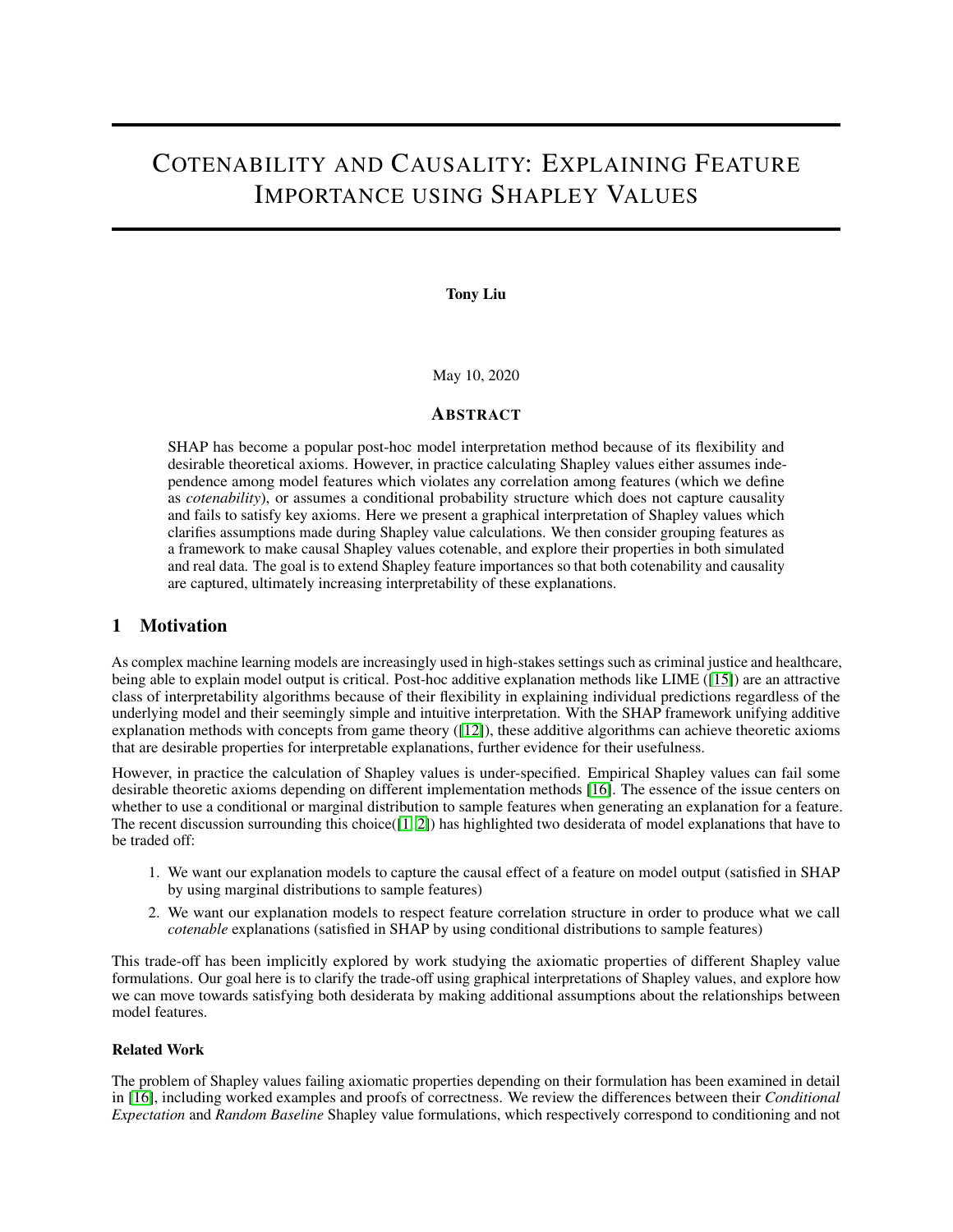### 5.2 Future Work

#### Group SHAP set function modification

Though the key assumption we make in order to satisfy contenability is that features come in pre-defined groups, we only take a simple first step exploring this in practice by summing Shapley values. A natural extension would be to modify the Shapley value calculation to only use coalitions that respect the pre-defined groups. Let C be a partition of the set of features N and  $c \, 2 \, C$  be a set of cotenable features. We can then define a modified Shapley value (borrowing notation from Equation 1):

$$
C_{c}(f; x) = \frac{X}{S_{Cnc}} \frac{|\mathcal{S}|}{|\mathcal{N}|!} \frac{(|N|)}{|\mathcal{N}|!} \frac{|\mathcal{S}|}{|\mathcal{S}|!} \frac{1}{\mathcal{N}} \frac{1}{|\mathcal{S}|!} \frac{1}{V_{f; x}(S|\mathcal{C})} \frac{V_{f; x}(S)}{V_{f; x}(S)} \tag{6}
$$

Where S is all possible subsets of the *sets* in  $C \nvert c$ . This formulation loses the key benefit of preserving individual Shapley values that is present when simply using sums as a grouping method, but could be worth exploring as a method for calculating grouped Shapley values. Another alternative formulation of the Shapley value calculation would be use the definition of Shapley values from Equation 1 but only consider subsets S that can be decomposed into a union of the contenable feature sets in C.

#### Consideration of alternative Shapley baselines

As discussed in [\[16\]](#page-12-2), *Baseline Shapley* is another set function that satisfies all Shapley axioms, and only requires a definition of a baseline function as opposed to a full data distribution of the model features. The authors suggest that this formulation could be useful when particular features "immutable" as part of a model explanation. For example, when examining a model explanation for why someone was rejected for a loan, race should be part of the baseline function as it is not useful for a explanation to consider implausible interventions, as one cannot realistically change their race. This idea could be incorporated into our framework of contenability by forcing every group of variables to include any immutable features, such as age and race in our NHANES I case study. As noted above in Limitations, careful interpretation of the feature groups is needed especially since the sets of features are no longer disjoint, but this modification is also worth considering to further improve interpretability in certain situations.

#### Examining model stability in the context of feature explanation

Questions have been raised about the "stability" of model explanations provided by methods such as LIME and SHAP [\[4\]](#page-12-10). As an aside, we observed throughout our experiments that the stability of Shapley values depended on the "stability" of the underlying model – random forests surprisingly produced feature importances that varied widely as a function of the group sizes and initialization for our simulated classification task in Section 3. Another interesting line of research would be to formalize the notion of feature explanation stability in the context of model stability, including robust definitions of what it means for an explanation to be "stable."

#### 5.3 Conclusion

Here we have explored what we believe to be a fundamental trade-off in model explanation and feature importance desiderata: causality vs. cotenability. As noted by the authors of SHAP, being "true to the model" (causality) vs. "true to the data" (cotenability) cannot be satisfied in general when there is arbitrary correlation among features [\[2\]](#page-12-4). Thus, additional domain expertise is often required for proper model explanation [\[20\]](#page-12-6), much like traditional causal inference problems; see [\[8\]](#page-12-11) for a recent work that highlights the benefits of domain expertise. Many interpretability methods to date only push towards one of our desiderata and often do not consider the role of domain expertise, so more progress is needed to bridge the gap. We hope that our work here on grouped Shapley values provides clarification to the causality vs. cotenability trade-off as well as a step towards a potential solution, so that future explainable AI methods can come closer to "cotenable causality."

### Acknowledgements

Thanks to Lyle Ungar for helpful discussions around Shapley values and grouped feature interpretation, as well as for a great semester leading the XAI course. Thanks to everyone in the course for fun and stimulating discussions throughout the semester. Thanks to Christina Chen for providing interpretation of feature groups for the NHANES I dataset.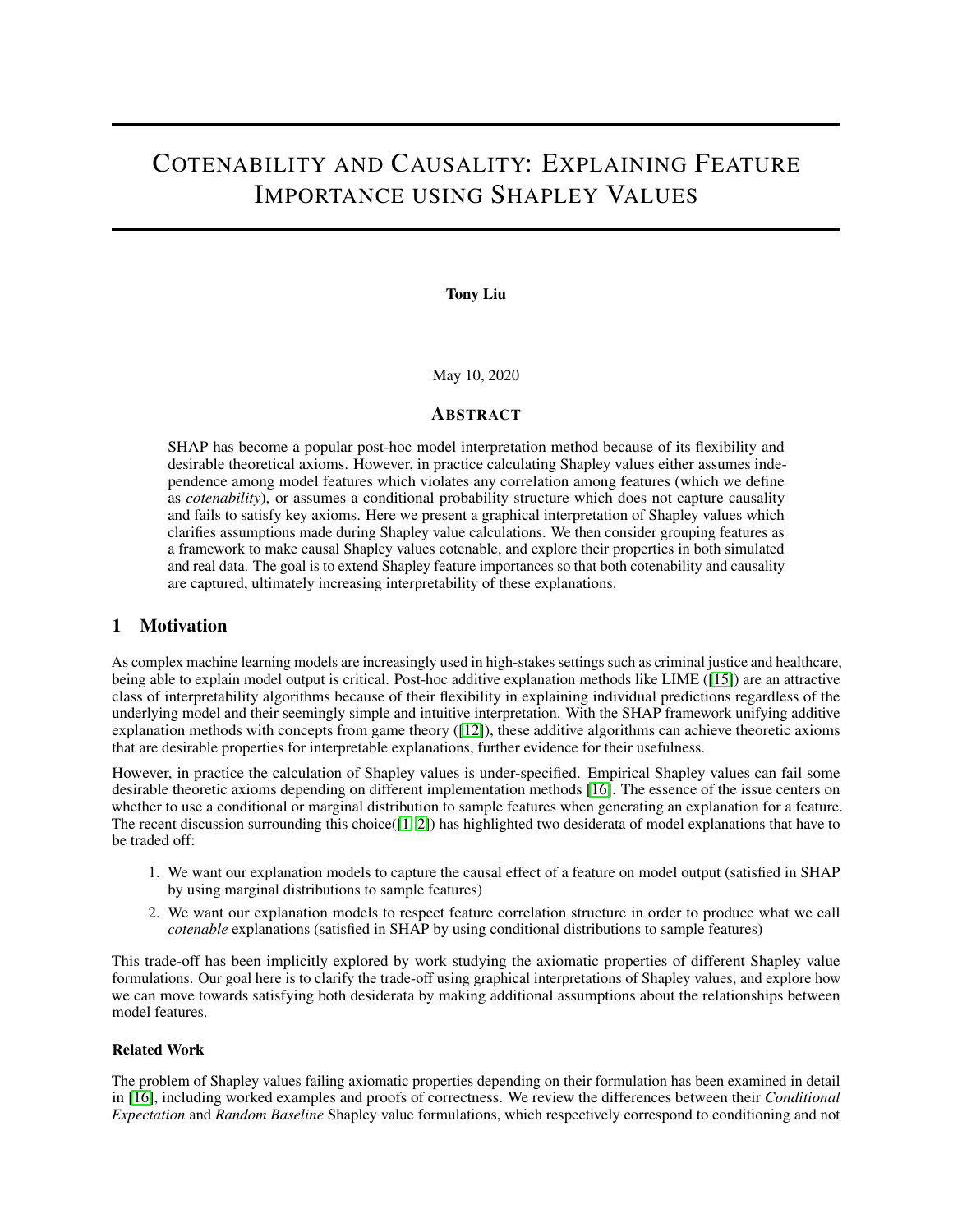# References

- <span id="page-12-3"></span>[1] Github issue: Possible problem with using conditional vs marginal expectation for dropped features in tree shap? <https://github.com/slundberg/shap/issues/882>.
- <span id="page-12-4"></span>[2] Github issue: Treeshap is not exact. [https://github.com/christophM/interpretable-ml-book/](https://github.com/christophM/interpretable-ml-book/issues/142) [issues/142](https://github.com/christophM/interpretable-ml-book/issues/142).
- <span id="page-12-9"></span>[3] Kjersti Aas, Martin Jullum, and Anders Løland. Explaining individual predictions when features are dependent: More accurate approximations to shapley values. *arXiv preprint arXiv:1903.10464*, 2019.
- <span id="page-12-10"></span>[4] David Alvarez-Melis and Tommi S Jaakkola. On the robustness of interpretability methods. *arXiv preprint arXiv:1806.08049*, 2018.
- [5] Horacio Arlo-Costa. The logic of conditionals. [https://plato.stanford.edu/entries/](https://plato.stanford.edu/entries/logic-conditionals/) [logic-conditionals/](https://plato.stanford.edu/entries/logic-conditionals/), 2007.
- [6] CDC. Facts about hypertension. <https://www.cdc.gov/bloodpressure/facts.htm>.
- [7] CDC. Nhanes i. national health and nutrition examination survey. [https://wwwn.cdc.gov/nchs/nhanes/](https://wwwn.cdc.gov/nchs/nhanes/nhanes1/Default.aspx) [nhanes1/Default.aspx](https://wwwn.cdc.gov/nchs/nhanes/nhanes1/Default.aspx), 1974.
- <span id="page-12-11"></span>[8] Efstathios D Gennatas, Jerome H Friedman, Lyle H Ungar, Romain Pirracchio, Eric Eaton, Lara G Reichmann, Yannet Interian, José Marcio Luna, Charles B Simone, Andrew Auerbach, et al. Expert-augmented machine learning. *Proceedings of the National Academy of Sciences*, 117(9):4571–4577, 2020.
- <span id="page-12-5"></span>[9] Dominik Janzing, Lenon Minorics, and Patrick Blöbaum. Feature relevance quantification in explainable ai: A causality problem. *arXiv preprint arXiv:1910.13413*, 2019.
- [10] Jaana Lindström and Jaakko Tuomilehto. The diabetes risk score: a practical tool to predict type 2 diabetes risk. *Diabetes care*, 26(3):725–731, 2003.
- <span id="page-12-7"></span>[11] Scott M Lundberg, Gabriel Erion, Hugh Chen, Alex DeGrave, Jordan M Prutkin, Bala Nair, Ronit Katz, Jonathan Himmelfarb, Nisha Bansal, and Su-In Lee. From local explanations to global understanding with explainable ai for trees. *Nature machine intelligence*, 2(1):2522–5839, 2020.
- <span id="page-12-1"></span>[12] Scott M Lundberg and Su-In Lee. A unified approach to interpreting model predictions. In *Advances in neural information processing systems*, pages 4765–4774, 2017.
- <span id="page-12-8"></span>[13] Raha Moraffah, Mansooreh Karami, Ruocheng Guo, Adrienne Ragliny, and Huan Liu. Causal interpretability for machine learning–problems, methods and evaluation. *arXiv preprint arXiv:2003.03934*, 2020.
- [14] Judea Pearl. *Causality*. Cambridge university press, 2009.
- <span id="page-12-0"></span>[15] Marco Tulio Ribeiro, Sameer Singh, and Carlos Guestrin. " why should i trust you?" explaining the predictions of any classifier. In *Proceedings of the 22nd ACM SIGKDD international conference on knowledge discovery and data mining*, pages 1135–1144, 2016.
- <span id="page-12-2"></span>[16] Mukund Sundararajan and Amir Najmi. The many shapley values for model explanation. *arXiv preprint arXiv:1908.08474*, 2019.
- [17] Laura Toloși and Thomas Lengauer. Classification with correlated features: unreliability of feature ranking and solutions. *Bioinformatics*, 27(14):1986–1994, 2011.
- [18] Berk Ustun and Cynthia Rudin. Optimized risk scores. In *Proceedings of the 23rd ACM SIGKDD international conference on knowledge discovery and data mining*, pages 1125–1134, 2017.
- [19] Peter WF Wilson, Ralph B D'Agostino, Daniel Levy, Albert M Belanger, Halit Silbershatz, and William B Kannel. Prediction of coronary heart disease using risk factor categories. *Circulation*, 97(18):1837–1847, 1998.
- <span id="page-12-6"></span>[20] Qingyuan Zhao and Trevor Hastie. Causal interpretations of black-box models. *Journal of Business & Economic Statistics*, pages 1–10, 2019.